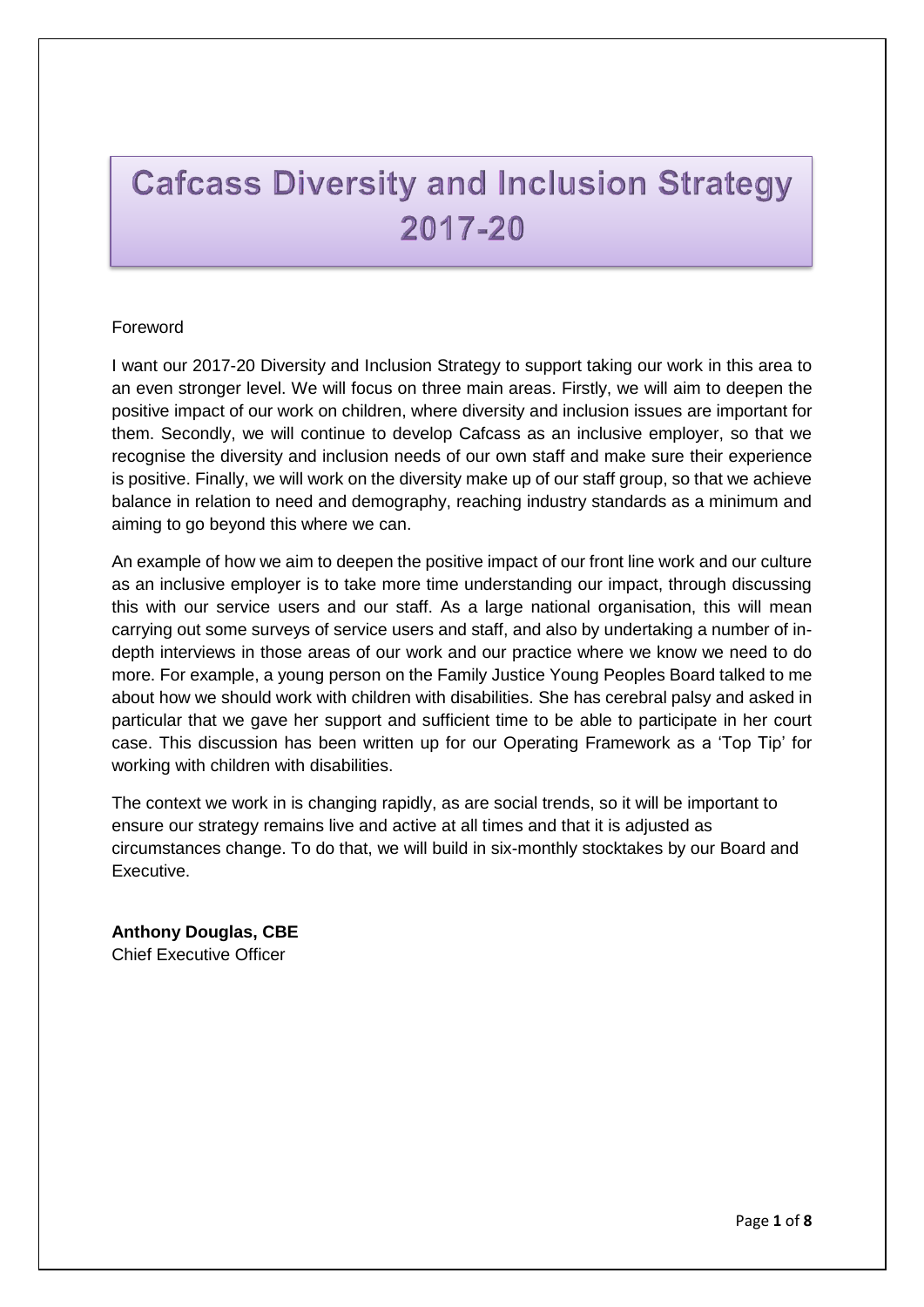#### **Introduction**

Cafcass serves the needs of some of the most vulnerable children and families, during periods of great difficulty and upheaval in their lives. The service users we work with on a daily basis come from all sections of our diverse society, and we need an approach to diversity and inclusion that recognises this. We are committed to providing the best service possible for each child referred to us, within the limits of our available resources. Key to this is acknowledging the individual life experiences of the child and reflecting these in the advice and recommendations we make to the Family Courts. This is both the challenge and the reward of placing diversity and inclusion at the heart of our work.

Our starting point with regards to diversity and inclusion is the same as our starting point in all that we do; the child. We understand that each child is unique and different and those differences need to be brought to the fore in our work, understood and then acted upon. For diversity and inclusion purposes, we use a threshold of relevance and vulnerability as a guideline. Relevance, in this context, means determining if the diversity factor makes a difference to the issues in the child's case. If not, it is not relevant. If it does, it must be included, analysed and acted upon. The threshold for vulnerability means that the child is, or may be, adversely affected by the diversity issue, directly or indirectly, and therefore this becomes an essential element of the evidence base in their case. This is in line with the various welfare checklists underpinning our work legally.

As an organisation, our commitment to diversity, inclusion and equality in recent years, and our strategic priorities in this regard, have undoubtedly increased the extent to which these factors are evident (as measured by audits) in frontline social work practice in Cafcass. Nonetheless, it remains imperative that we continue to strengthen and deepen the planning, analysis and impact of diversity and inclusion considerations in our work, to ensure the very best outcomes for children. This has implications for our practice and hence for our workforce. Consequently this strategy, to 2020, has three clearly defined points of focus, under three key headings:

### **Child Impact**

**Inclusive** Employer

## *Staff Diversity*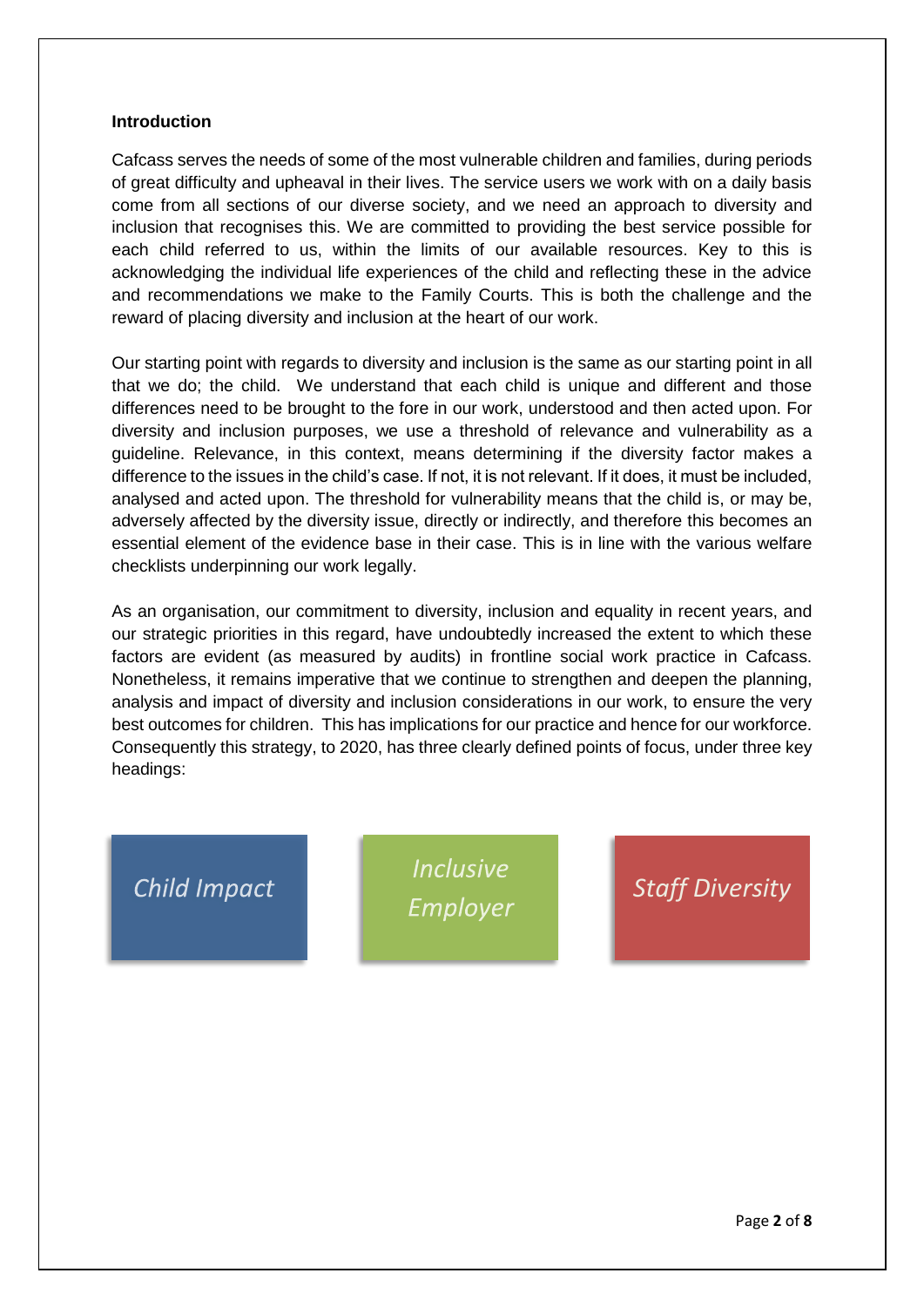### **CHILD IMPACT**

### **Vision:**

Through our practice we will evidence our continuous learning about diversity and inclusion and build on the journey of each child, taking into account their individual differences and diverse needs. We will continue to achieve added value for children and families as a result of the understanding and application of diversity and inclusion considerations in our casework. Much of good practice in relation to diversity and inclusion is good practice more generally, for example, in avoiding delay and uncertainty, in co-producing work as far as possible and by actively listening and acting upon what we hear.

#### **What we will aim to achieve:**

- A refreshed national **Operating Framework** that captures developments to date and extends aspirations in applying diversity and inclusion to all areas of practice; strengthening the voice of the child from application to the conclusion of their case. Work will include recognising the additional needs of many children and building this into our training materials, practice and management oversight of practice.
- **Learning and Development pathways** to support diversity and inclusion, in areas where we identify a need for greater maturity in our recognition, understanding and implementation of diversity and inclusion issues in our casework. Such areas include the impact of mental health on the ability to parent safely and the prevalence and complexities of Female Genital Mutilation (FGM), Radicalisation and Child Trafficking.
- **Thematic audits** providing diversity and inclusion learning that is dynamic and will assist the organisation in better appreciation of its strengths and vulnerabilities, applying them to shape future interventions. One area we will look at is enhancing our understanding of Child Exploitation (CE) by assessing the effectiveness of our CE Strategy and making recommendations for improvements.
- Review of our **Quality Assurance and Impact** tool, to build on the quality and consistency of our practice and to ensure that diversity and inclusion considerations are fully captured. This will help evidence the effectiveness and consistent application of diversity and inclusion considerations, to measure the quality of the work we do and to assess possible areas for more targeted learning and development.
- Development of a **model of inclusivity** by encouraging self-assessment by service users and exploring how far the principles of co-production can be applied to our work. The aim is to strengthen the voice of the child by gaining a greater understanding of their experiences at the end of our involvement, to assist our learning and to apply this across practice, strategy and policy where required.
- Creation of a learning and development stream in relation to supporting children suffering from **emotional harm through high parental conflict**, so that a structured intervention can be put in place.
- **National benchmarking audits**, which will include assessment of the quality and consistency of diversity and inclusion practice in case audits. Our national approach to QA evidences an improving picture of practice where the voice of the child is held at the centre.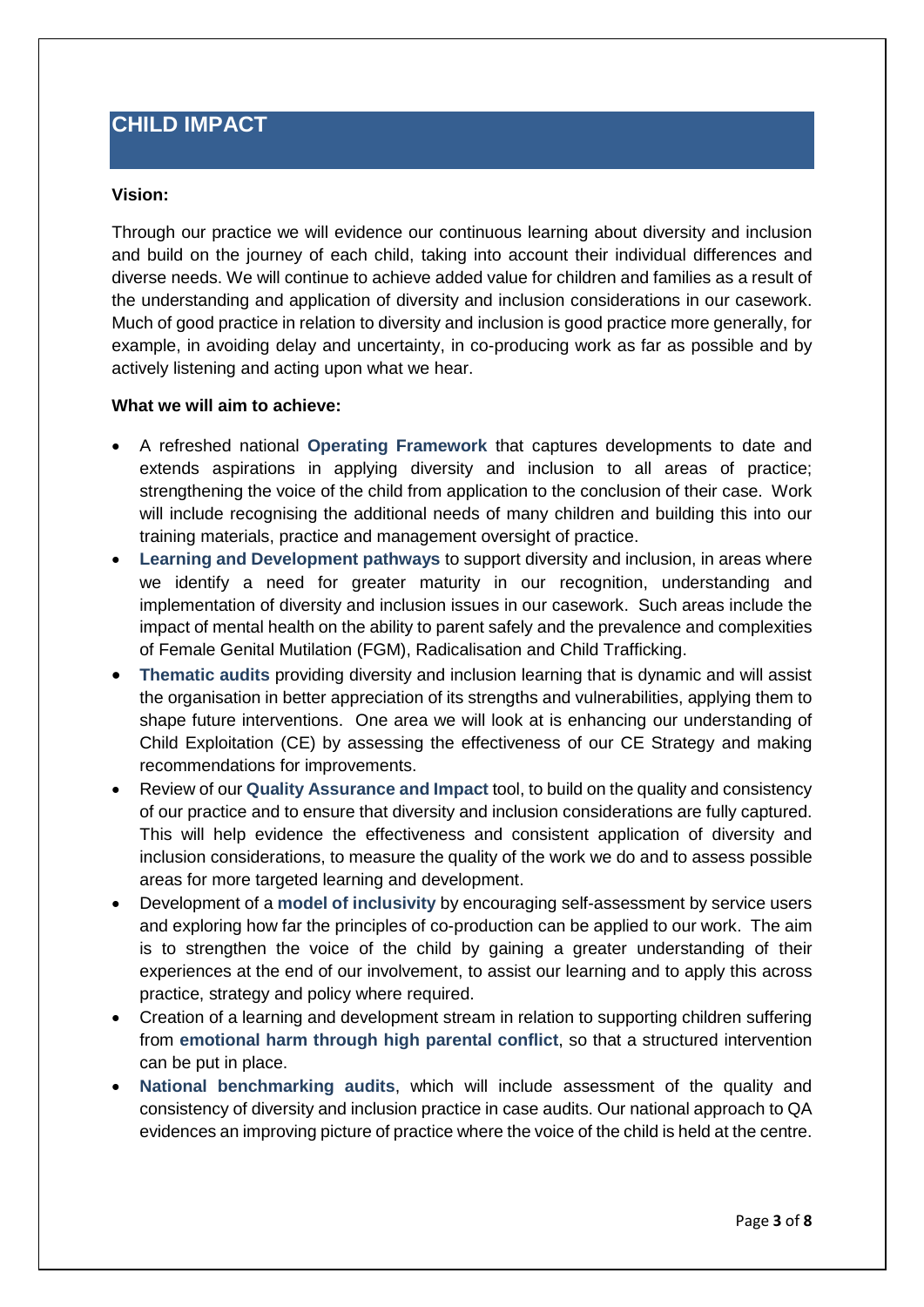- A strong **network of 'Cafcass Experts'**, supported by **Diversity Champions,** able to share good practice, provide casework consultation and support in areas associated with diversity and inclusion.
- **Analysis of data sets for service users and partner services** to ensure that the organisation continues to understand the changing profile of the children and families we provide services to. Better understanding of diversity and inclusion through evaluation of key data will enable and contribute to positive developments in practice to improve added value for children in our work.
- **Piloting of a Child Impact Analysis Framework** which aims to ensure a child centred analysis about the child's situation in the Section 7 process. This will include an amended report template, with the case and any diversity factors seen through the eyes of the child. The pilot will evaluate the impact and quality of this new model.
- **Design of new pilots for pre-court models** for working with families and increasing child inclusivity in the pre-proceedings space. These will aim to work with families to resolve disputes at an earlier stage, decreasing the impact of conflict on children. Models will seek to promote the value of child input into decision-making outside of proceedings.

### **How we will monitor and measure impact:**

- Monitor uptake and conduct staff surveys to gather feedback on Learning and Development streams specific to diversity and inclusion e.g. training workshops, Cafcass 'Experts'.
- Gather continuous feedback and insight through co-ordination of the network of Cafcass 'experts' and Diversity Champions, using virtual communications channels as well as dedicated meetings at regular intervals.
- Analyse audit and benchmarking results and explore any correlations with diversity and inclusion interventions and external environment changes.
- Use the Model Office evaluation framework to assess pilots for new ways of working.
- Regularly measure data against external benchmarks and continue to work with partners including MoJ and DfE to develop and maintain matched data sets.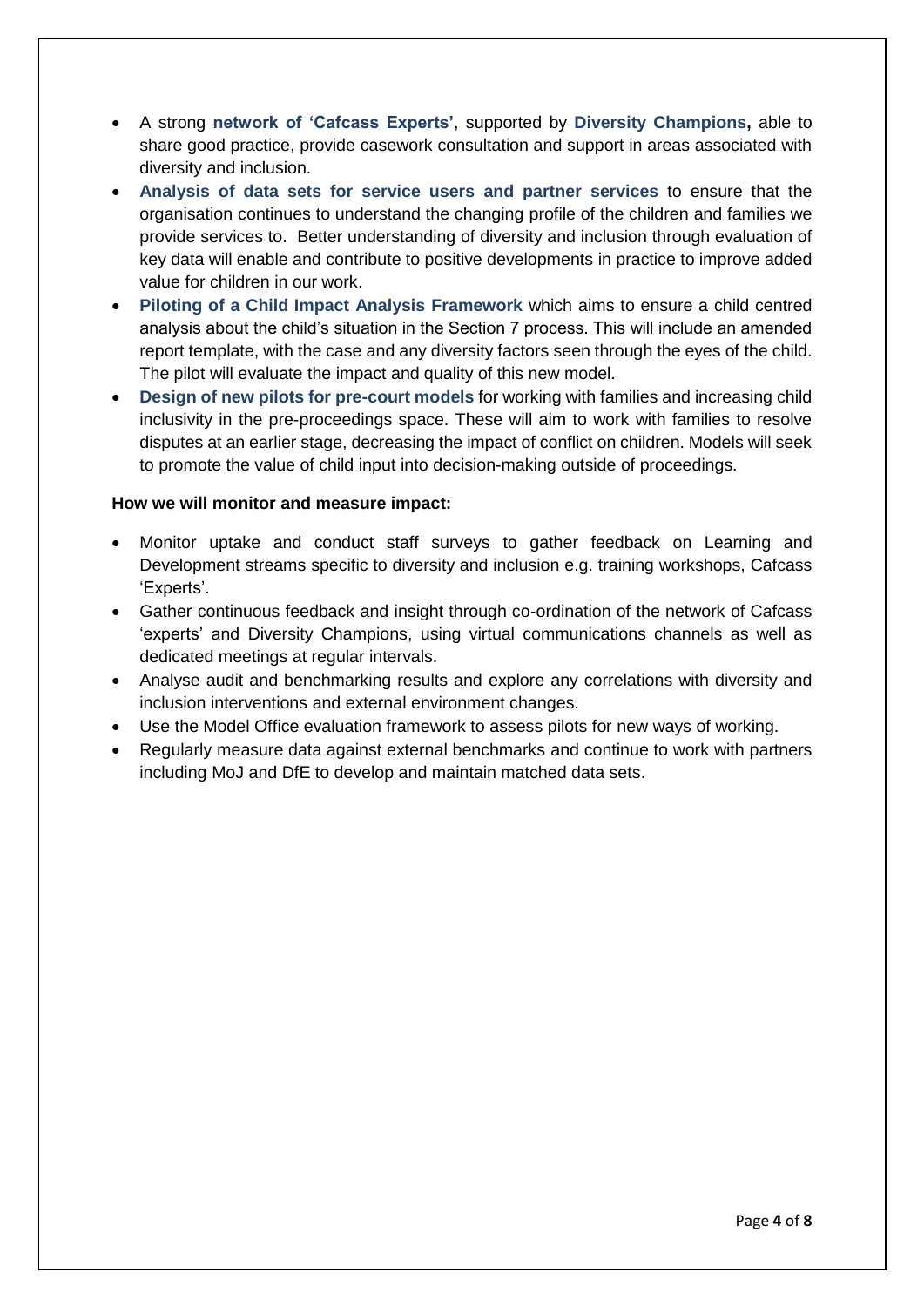### **INCLUSIVE EMPLOYER**

### **Vision:**

We will continue to support a workforce and an employment relationship characterised by mutual dignity and respect, creating an inclusive working environment where individual employees can flourish and maximise their potential, regardless of their differences and diverse needs. We will be recognised as an employer of choice because of our commitment to diversity and inclusion, which is integral in our approach to the recruitment, induction, learning and development and performance management of our people. We will continually assess what we do and work to enhance diversity and inclusion in our organisation wherever possible.

#### **What we will aim to achieve:**

- A refreshed national **Equality Impact Assessment (EIA)**, suitably integrated with local business and workforce planning, to ensure all key aspects of our work are properly assessed for their potential to impact on diversity, inclusion and equality grounds, and to make sure our work is always aligned, as far as possible, with our priority of enhancing diversity and inclusion considerations.
- A sector-leading **flexible and agile working environment,** which enables our workforce to deliver the best possible service and outcomes for children because it enables them to manage and integrate their work and non-work lives effectively for them, allowing for different individual needs and circumstances.
- A workplace that continually prioritises and supports the **mental health, wellbeing and resilience** of our people, offering internal support and training resources underpinned by a partnership with recognised external organisations.
- The best possible support for individuals in the workplace affected by **cancer***,* offering bespoke training for managers and other staff and establishing a network of cancer 'buddies' to provide appropriate support and information.
- Continued support for the individual needs of staff with **dyslexia,** providing learning and guidance for managers and utilising all sources of information and advice to ensure that suitable reasonable adjustments are considered and implemented where possible.
- Acknowledgement of the **Carer responsibilities** of some staff and a commitment to ensuring they are enabled to identify themselves as a carer without any hesitation or fear of discrimination. We are committed to supporting our staff to combine their caring and work responsibilities as far as possible.
- Membership of the government's **Disability Confident Employer** scheme, and an aspiration to be a Disability Confident 'Leader'. This is a key part of our commitment to ensuring Cafcass is free from any form of discrimination towards individuals (employees, prospective employees and service users alike) who may have a disability or long term health condition.
- A **safe and accessible corporate infrastructure** for staff and service users, with buildings that comply fully with equality legislation, where we have direct responsibility and where this is practically possible.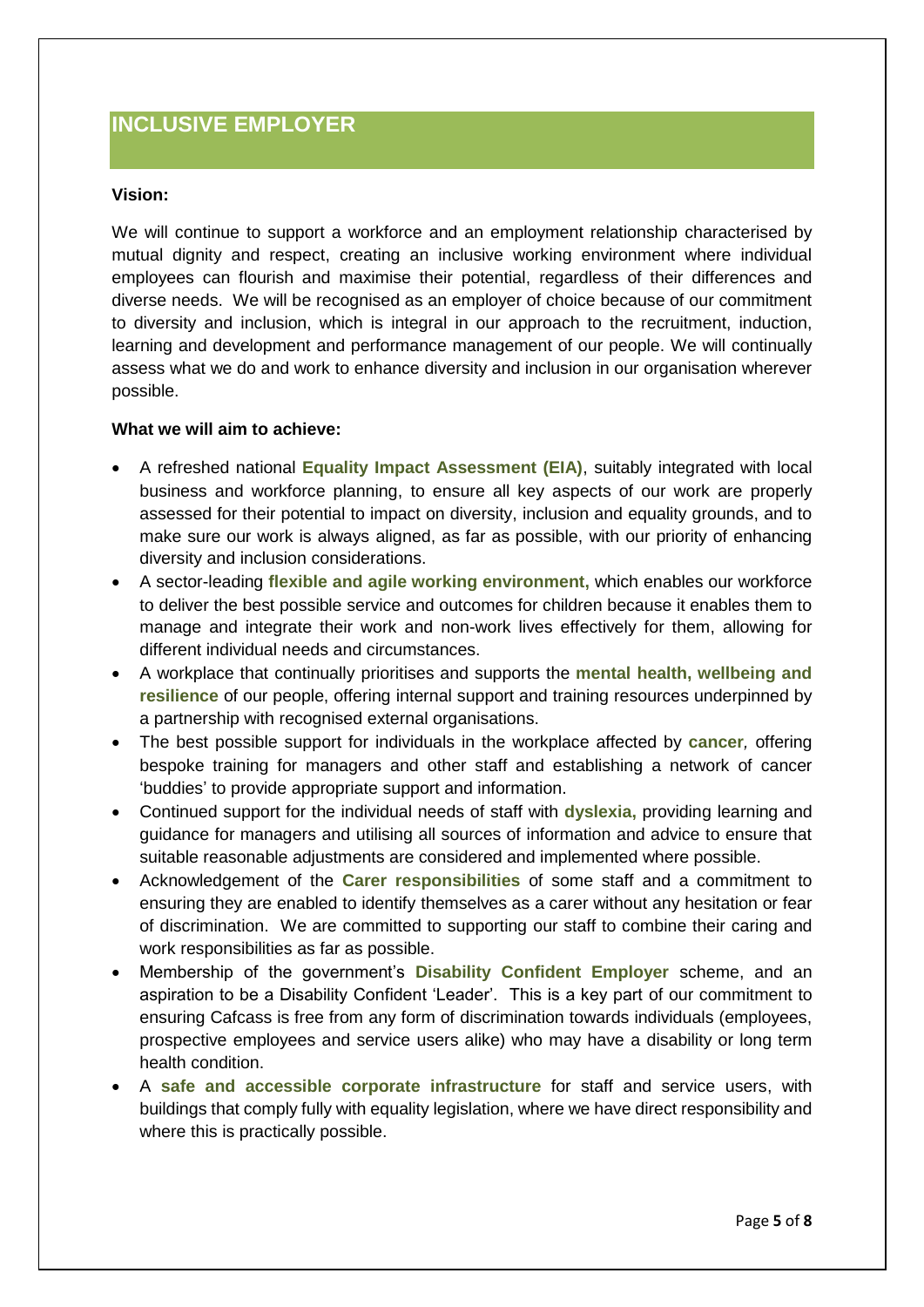**Benchmarking** against key industry measures and national standards, e.g. British Standard: 'Valuing people through diversity and inclusion,' being developed by Manchester University's Alliance Business School.

### **How we will monitor and measure impact:**

- Annually update the EIA and benchmark national work streams and area business plans against it.
- Continue to submit for appropriate national award recognition in respect of our commitment to diversity and inclusion and the various workstreams that support this e.g. flexible working, Health & Wellbeing, Learning & Development.
- Analyse absenteeism data, information from the *Medicash* Health & Wellbeing Plan usage and in-house support services to assess uptake of available support and resources.
- Collate feedback via surveys for training and other staff support initiatives.
- Complete and maintain the *Disability Confident Employer* self-assessment to work towards *Disability Confident Leader* status.
- Evaluate the outcomes of estate audits and make any required adjustments / improvements to our Estate where necessary.
- Assess Cafcass against the new British Standard for Diversity in the first instance and seek to develop our strategy in line with this and other such key benchmarks.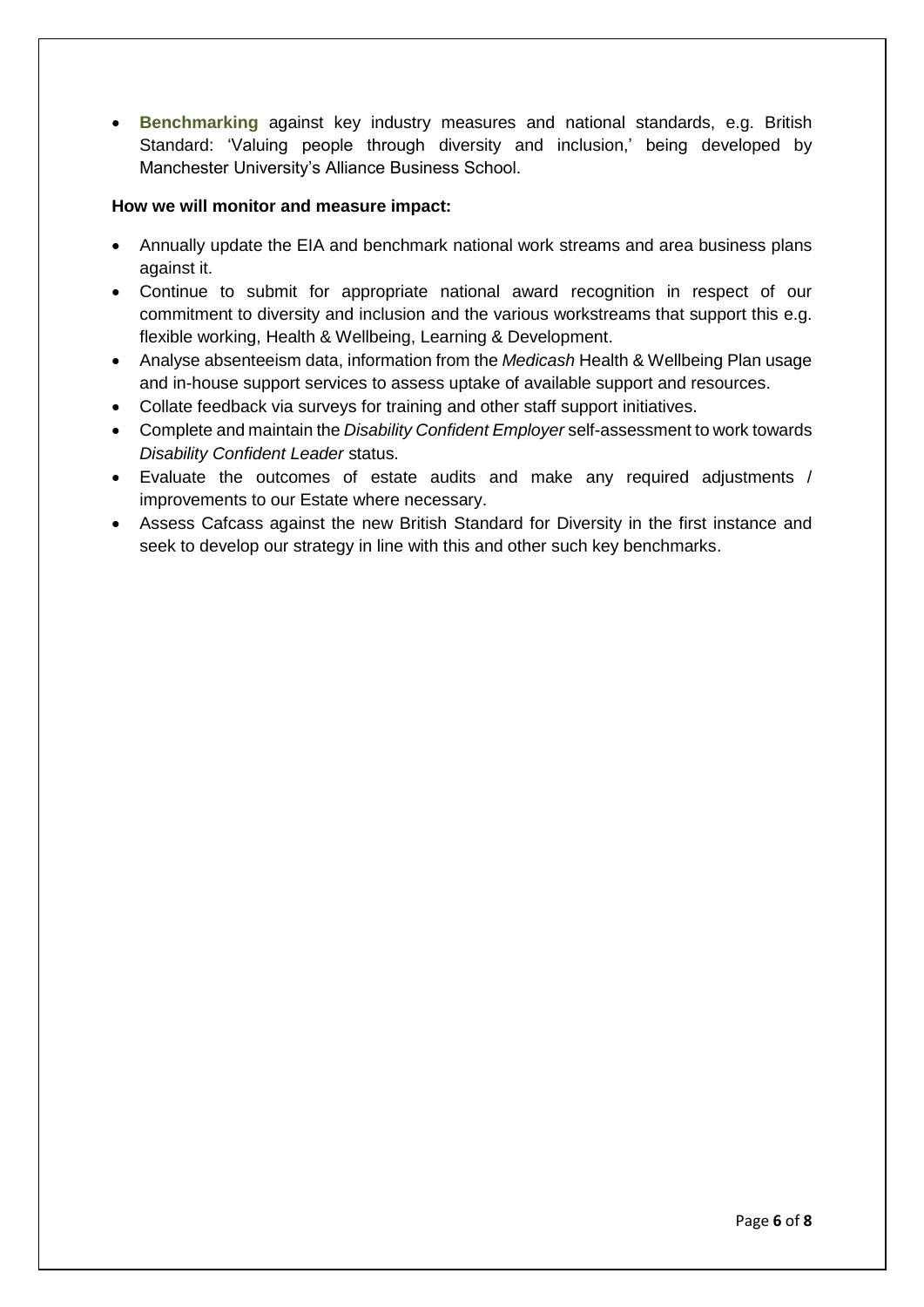### **STAFF DIVERSITY**

### **Vision:**

Continue to recognise and harness the value of a diverse workforce and celebrate the differences that exist amongst our people, maximising the potential of those differences to improve practice. Use the different experiences and expertise of our staff to ensure our workforce grows professionally, adapting our approach to learning in order to support all staff and encourage the sharing of knowledge and best practice. Analyse key workforce diversity metrics and pursue priority lines of enquiry emanating from these to further strengthen and understand the diverse nature of our staff group and deliver better outcomes for service users as a result.

### **What we will aim to achieve:**

- Enhancement of our staff network of **Diversity Champions,** closely supported and coordinated to deliver their remit of promoting diversity, inclusion understanding, knowledgesharing and best-practice throughout the organisation, across teams and service areas.
- Re-establishing and nurturing appropriate **virtual staff networks,** to represent, support and engage staff who share a similar background, protected characteristic or common cause. These networks will have clear terms of reference and will help promote a working environment and culture that respects staff diversity and inclusion.
- A focus on **key workforce metrics** and regular monitoring / reporting of diversity data, using a visual 'dashboard' approach that will be built using the latest reporting tools to enable effective analysis of the impact on service delivery.
- Exploration of the **gender imbalance** (female predominance) within the Cafcass frontline social work, which reflects the wider social work sector and professional context. Establish the possibility for partnership working with key stakeholders to look at existing and new long-term strategies to better understand the impact of the current workforce composition on outcomes for children and to encourage greater numbers of male practitioners into social work.

### **How we will monitor and measure impact:**

- Collect feedback from and via Diversity Champions (e.g. focus groups).
- Measure level of engagement with virtual staff networks and evaluate their impact.
- Assess the priority themes arising from workforce analytics and pursue these through bespoke actions / project work streams, to form strategies to improve service delivery.
- Partner with external agencies and employer networks to evaluate strategies around gender imbalance within the wider social work profession.

#### **Summary**

Diversity and inclusion considerations are central to the core business of Cafcass. It is unrealistic to hope to be able to deliver outstanding services and the best possible outcomes and added value for children without being able to understand and accurately assess the diversity factors impacting them and their environment both prior to and at the point of our contact with them.